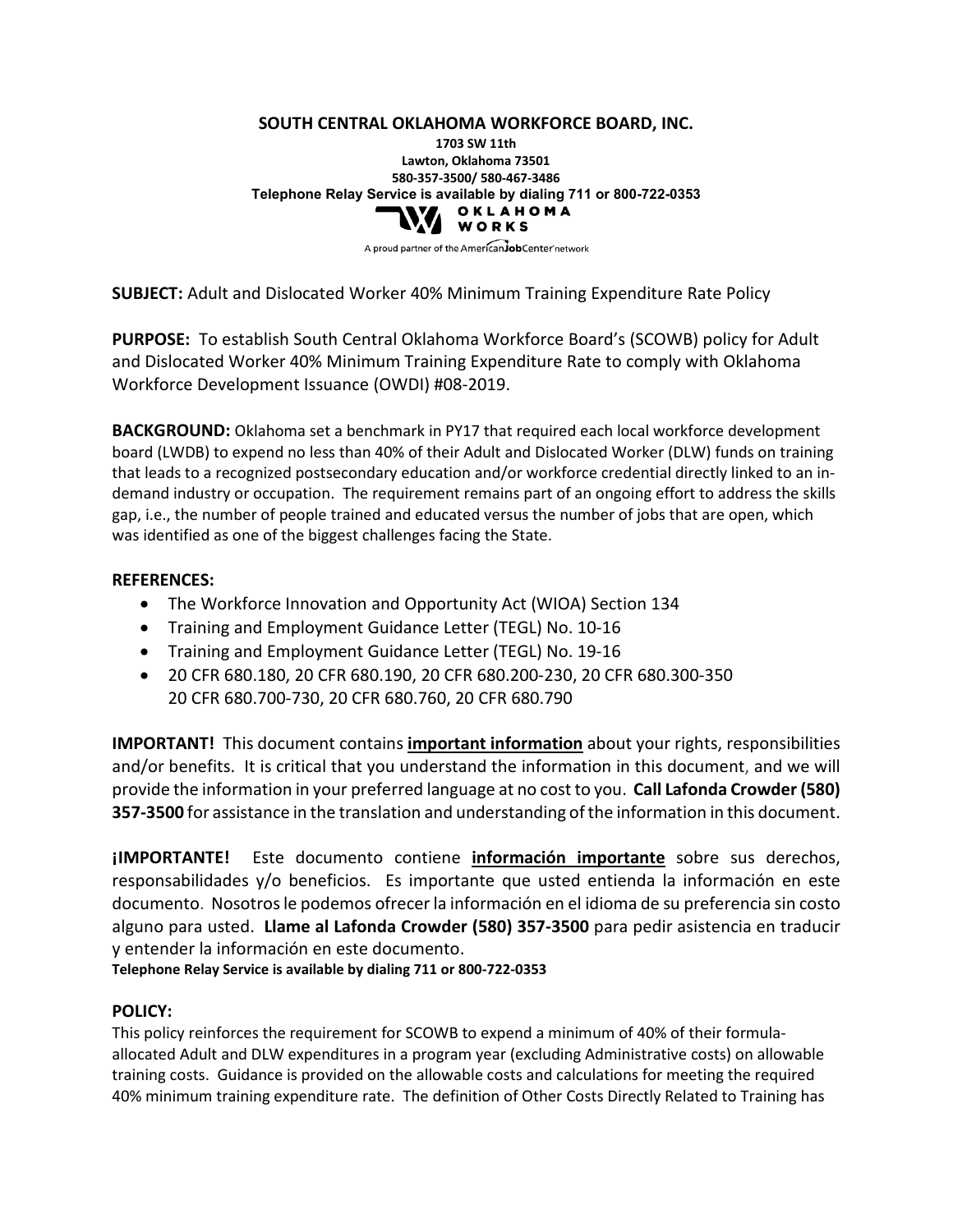been expanded to include additional supportive services that may be necessary to help ensure successful training completion. The requirement to deduct the cost of incomplete training already paid by WIOA Adult and DLW formula funds has been removed.

#### **Coordination of Training Funds**

WIOA funding for training is limited to participants (1) who are unable to obtain grant assistance from other sources to pay the cost of training or (2) who require assistance beyond that available from other sources to pay the costs of such training. The availability of other sources of funds to pay for training costs must be considered prior to the use of WIOA funds. Title I funds are intended to supplement other sources of funding, including Tribal funds, Temporary Assistance for Needy Families (TANF), State-funded training funds, and Federal Pell Grants. SCOWB must also ensure that supportive services and resources within the local area are coordinated with other available funds for training and supportive services. The Individual Employment Plan (IEP) and supporting documentation should clearly illustrate that allowable training costs are WIOA-funded only when these services are not funded or available through other agencies.

#### **Allowable Training Expenditure Costs**

Allowable costs used to calculate compliance with the 40% minimum training expenditure rate must be of direct benefit to the participant, and may include:

- Training Services as defined in WIOA section 134(c)(3)(D)
	- a. Occupational skills training, including training for nontraditional employment.
	- b. On-the-job training.
	- c. Incumbent worker training in accordance with WIOA section 134(d)(4).
	- d. Programs that combine workplace training with related instruction, which may include cooperative education programs.
	- e. Training programs operated by the private sector.
	- f. Skill upgrading and retraining.
	- g. Entrepreneurial training.
	- h. Transitional jobs in accordance with WIOA section (d)(5).
	- i. Work experience (WEX), internships, and job shadowing.
	- j. Work based learning combined with related instruction, including apprenticeships.
	- k. Job readiness training provided in combination with any of the services in (a)-(i).
	- l. Adult education and literacy activities provided concurrently or in combination with any of the services in (a)-(g) and (i).
	- m. Tutoring, when necessary to ensure the successful completion of a class or course of study within an approved training program.
	- n. Prerequisite training, such as costs associated with ITA-funded zero-level or remedial courses that prepare students for college level classes.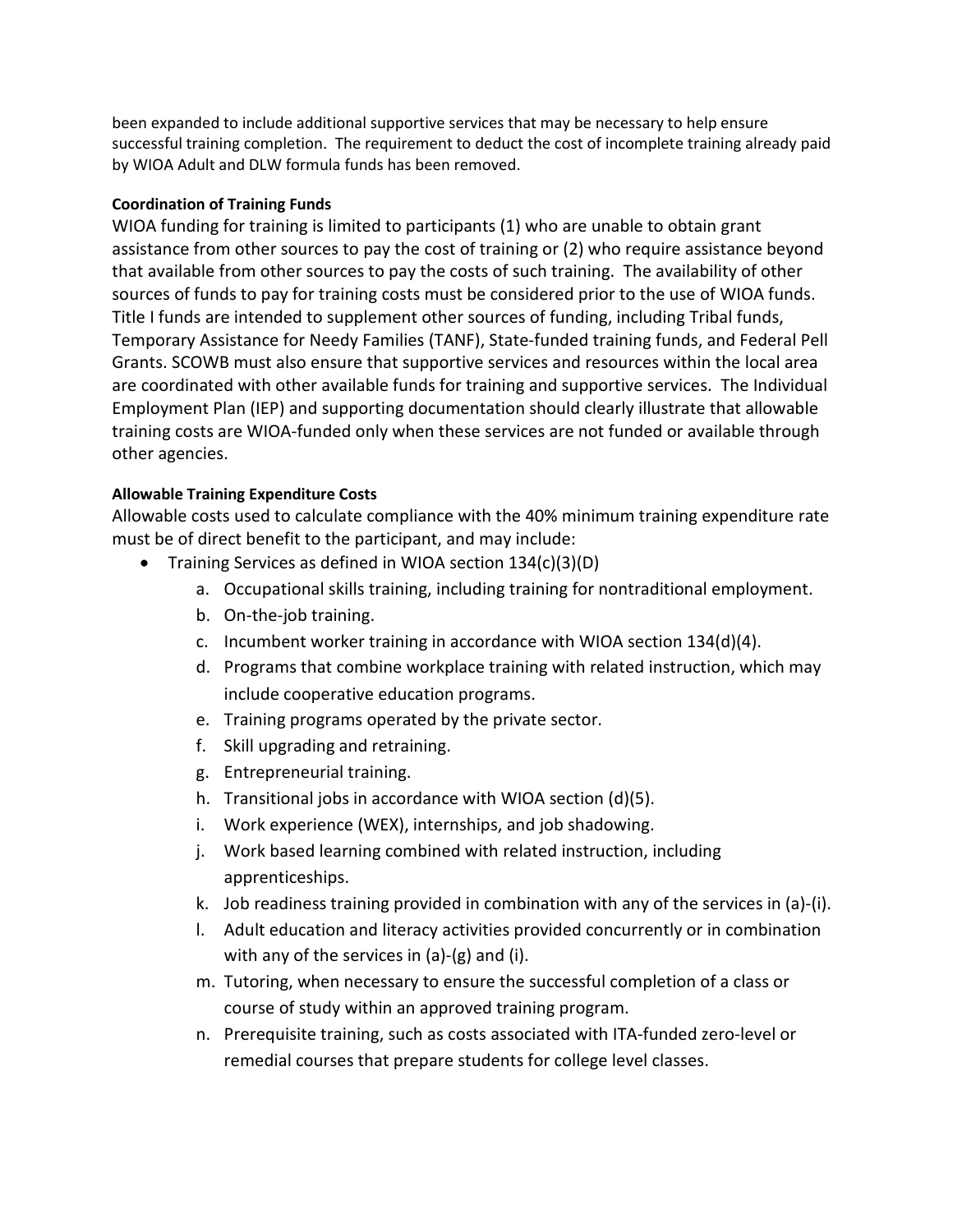- *o.* Customized training conducted with a commitment by an employer or group of employers to employ an individual upon successful completion of the training.
- Other Costs Directly Related to Training, which may include:
	- *1.* Books, fees, school supplies, and other items necessary for students enrolled in postsecondary classes;
	- *2.* Payments and fees for employment and training related applications, tests, and certifications;
	- *3.* Uniforms, tools, equipment, and other items required for training;
	- *4.* Assistive devices for individuals with disabilities that are necessary to ensure individuals are able to participate in and complete training or licensure requirements;
	- 5. Transportation costs to and from the training site, including reasonable repairs to the participant's vehicle, as set by local supportive services policy;
	- 6. Costs for childcare and dependent care while participating in training activities, including reasonable travel time to and from the training facility; and,
	- 7. Payments and fees for employment and training related applications, tests, and Certifications, including assessments required by the training facility for acceptance into training and assessments or exams for licensures (e.g., the NCLEX exam, CNA exam, etc.).

SCOWB is no longer required to deduct the cost of incomplete or unfinished training from the amount expended on training. However, every reasonable effort must be made to ensure program completion, including the provision of comprehensive career planning services prior to the individual's enrollment in training. WIOA section 134(c)(3) requires an interview, evaluation, or assessment and career planning services to determine if an individual has the skills and qualifications to successfully participate in the selected training program. These tools and services must be utilized to help the individual make an informed career choice and to help the case manager make an informed decision as to the individual's likelihood of training completion and successful attainment of employment. The right combination of individualized career services, such as a comprehensive assessment and an in-depth interview, better prepares the case manager to make a decision as to the individual's readiness for training, including whether there are barriers that must be addressed prior to entering training.

An IEP targeting the specific needs of the individual must be developed for each individual determined to be eligible for the Title I Adult and/or Dislocated Worker (DLW) program. The IEP must identify employment goals, achievement objectives, and the appropriate combination of services required to achieve the participant's employment goals. Instructions for the development of the IEP and processes for recording the IEP in OKJobMatch are found in OWDI #03-2019.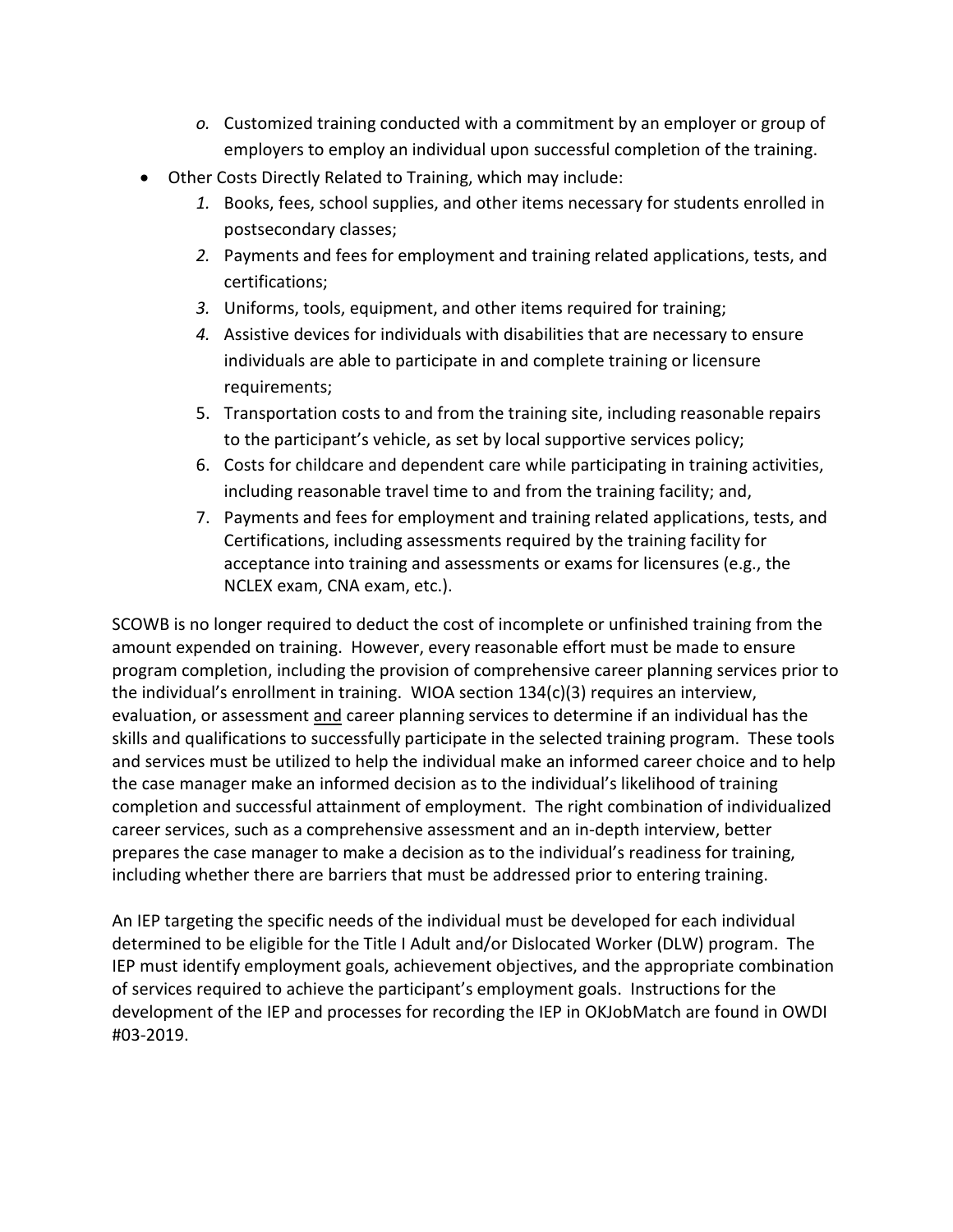#### **Costs Not Allowed Toward 40% Calculation**

Although the cost of training must be coordinated to the extent possible with other sources of assistance, leveraged funds must not be included in the 40% training rate calculation. This includes funds and services available through other workforce partners and other grant assistance, such as State-funded training funds or Federal Pell Grants. Additionally, the following costs may not be included when calculating the local Training Expenditure Rate:

- Costs associated with workforce staff time, materials, supplies, or overhead
- Needs related payments
- Rent or mortgage payments
- Utility bills
- Initial assessments of skill levels (including literacy, numeracy, and English language proficiency), aptitudes, abilities (including skills gaps), and supportive service needs
- Incentives (for example, gift cards for completing milestones or training.

### **Calculation of Expenditure Rate**

The 40% training expenditure rate is calculated separately for Adult formula funds and DLW formula funds. The following formulas determine whether SCOWB is expending 40% of their allocated Adult program dollars on training, and whether 40% of allocated DLW are expended on training. The total qualifying expenditures from each program must be divided by the respective WIOA program's allocation, minus a maximum of 10% local administrative cost.

# **Adult Program Training Expenditure Calculation**

**Total Qualifying Training Expenditures from the WIOA Adult Allocation**

**Yearly Adult Training Expenditure Rate =**

**minus Local Administrative Cost (capped at 10% of Adult Allocation)**

# **Dislocated Worker Program Training Expenditure Calculation**

**Total Qualifying Training Expenditures from the WIOA DLW Allocation**

**Yearly DLW Training Expenditure Rate =**

**WIOA DLW Allocation minus Local Administrative Cost (capped at 10% of DLW Allocation)**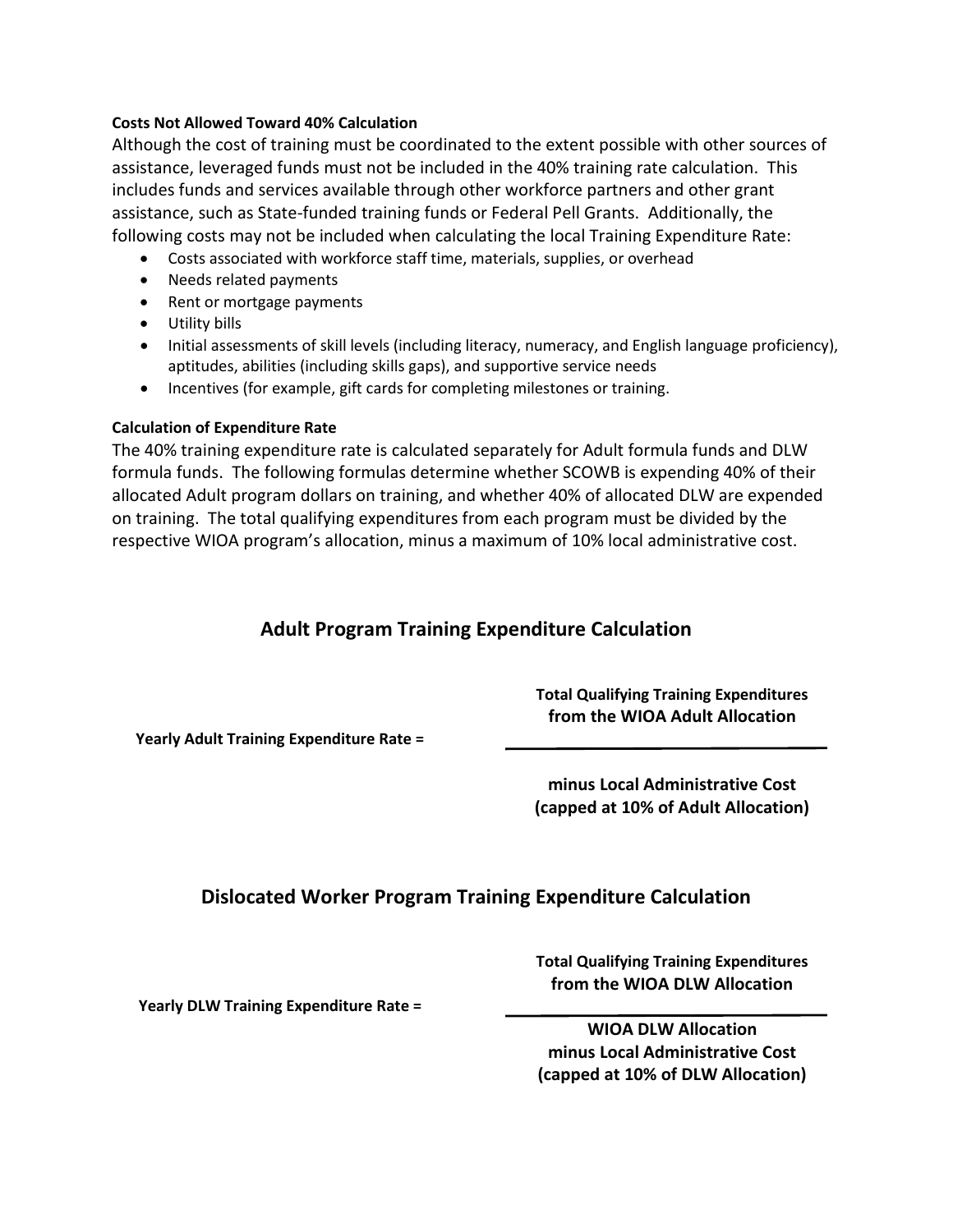Local 40% training expenditures must be reported quarterly via the State-issued 9130 Form. SCOWB will work with their service provider and fiscal agent to monitor performance related to the 40% training expenditure requirement.

## **ENFORCEMENT OF THE REQUIRED EXPENDITURE RATE**

OOWD will provide ongoing technical assistance as needed to all local areas to support implementation and achievement of the 40% minimum training expenditure rate.

- 1. After one year of non-compliance to the 40% minimum training expenditure rate, SCOWB must submit to OOWD an action plan with achievable strategies and a realistic timeline that will ensure that SCOWB meets the expenditure rate in the following program year. A successful action plan typically consists of the following elements, at a minimum:
	- a. The total training expenditure level for the non-compliant program (or programs) for the first year the minimum 40% rate was not attained.
	- b. A detailed plan to meet the 40% minimum training requirement for the current program year.
	- c. Strategies for leveraging resources from training and supportive services.
	- d. Define processes and forms that will be used to monitor and track training and supportive service expenditures.
	- e. List any technical assistance needs that must be addressed to meet the 40% minimum training expenditure requirement.
- 2. After two consecutive years of non-compliance, the Governor will mandate the minimum expenditure to be addressed as a component of the WIOA local plan.
- 3. Failure to comply with this policy for 3 consecutive years may result in the State recapturing and reallocating a percentage of SCOWB's Adult and Dislocated Worker funds and/or development of a reorganization plan through which the Governor would appoint and certify a new local board.

**EQUAL OPPORTUNITY AND NONDISCRIMINATION STATEMENT:** All Recipients, including Subrecipients/Sub-grantees, must comply with WIOA's Equal Opportunity and Nondiscrimination provisions which prohibit discrimination on the basis of race, color, religion, sex (including pregnancy, childbirth, and related medical conditions, transgender status, and gender identity), national origin (including limited English proficiency), age, disability, political affiliation or belief, or, for beneficiaries, applicants, and participants only, on the basis of citizenship status or participation in a WIOA Title-I financially assisted program or activity.

**ACTION REQUIRED:** SCOWB will disseminate the Adult and Dislocated Worker 40% Minimum Training Expenditure Rate Policy to all SCOWB contractors. All Contractors will be responsible for following this policy and budgets approved by SCOWB.

**APPROVED: Full Board 01/11/18 REVISED: 11/04/2019 APPROVED: Executive Comm 11/13/19 Full Board Approval: 1/9/2020**